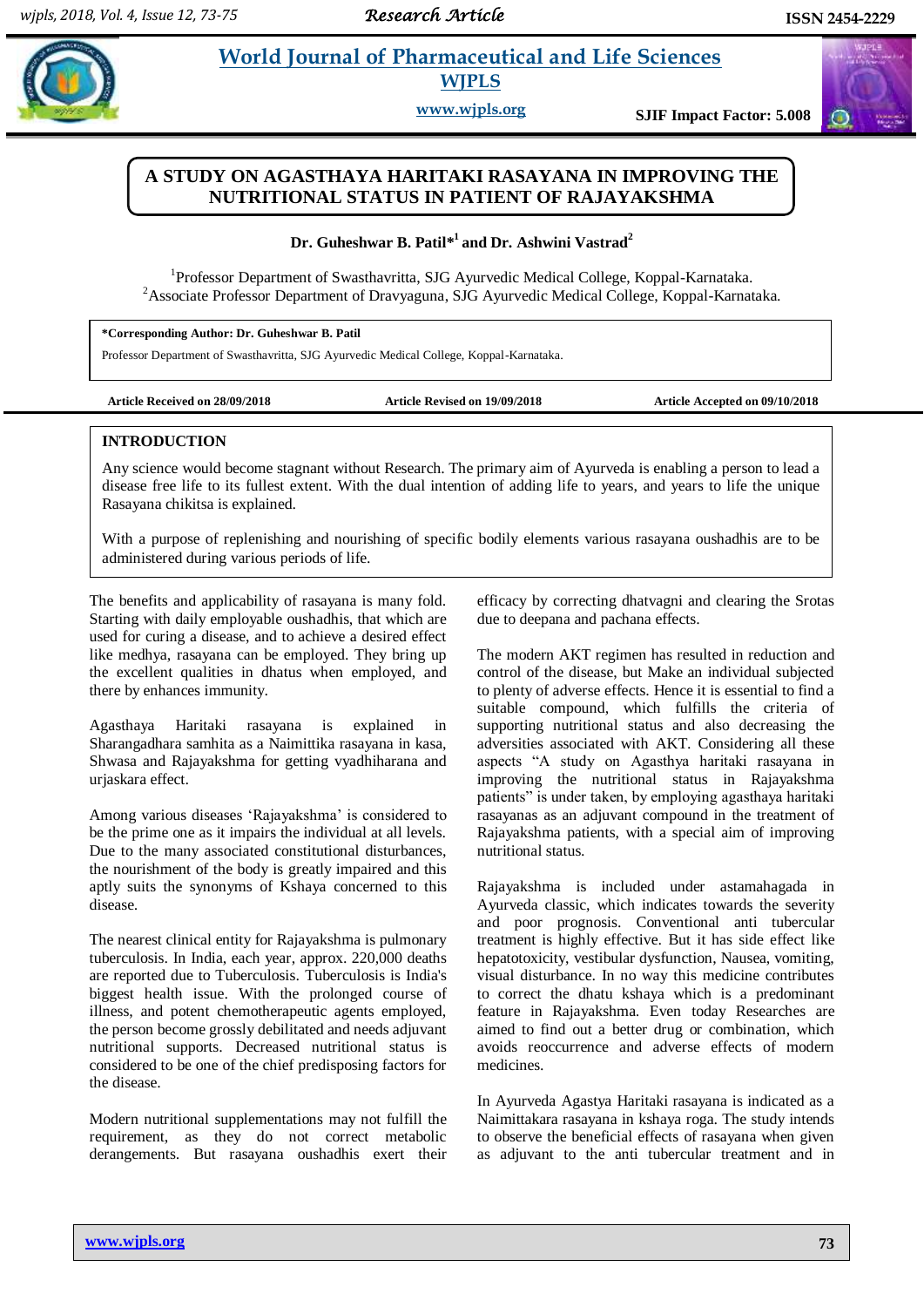counteracting the adverse effects associated with the conventional therapy.

### **AIMS AND OBJECTIVES**

- 1. To evaluate the effect of Agastya Haritaki rasayana in preventing adverse effects of patient undergoing revised tuberculosis regiman and imparting rasayana benefits.
- 2. To evaluate the agasthaya Haritaki rasayana effects in improving the nutritional status.

# **Hypothesis**

#### **Hypothesis for research**

Agasthaya Haritaki rasayana has effect in improving the nutritional status and preventing the adverse effects of patient undergoing revised tuberculosis regimen.

# **MATERIALS**

- 1) Agasthaya Haritaki rasayana
- 2) To measure circumference of mid-arm, mid-thigh, abdomen, chest and hip, measuring tape was used. A standard Weighing machine was used to measure weight and it is noted in kg.
- 3) A revised anti tubercular drugs, which are given by RNTCP.

#### **Source of Data**

The source of collection of the patients was from OPD and IPD of Vivekananda Youth Moment Hospital, Saragur. Mysore (dist).

#### **Study Design**

It is a comparative clinical study of 30 patients selected patient divided in to two groups.

Control group, and Trial group. Control group contains fifteen patients who are undergoing revised anti tuberculosis regimen. Trial group contain fifteen patients it will be administered Agasthaya Haritaki rasayana 50gms in two divided doses before food with warm water.

#### **Inclusion Criteria**

- Diagnosed case of pulmonary tuberculosis undergoing revised Tuberculosis regimen.
- Patient between the age group of 17-55 years.

# **Exclusion Criteria**

- Tuberculosis of other than pulmonary involvement.
- Patient, who suffering with immunosuppressive disorders like HIV.
- Patient of other chronic illness.
- Tuberculosis patient with complications.

#### **Procedure**

A diagnosed cases of pulmonary tuberculosis patient where selected they are groped as control group. Test group. For control group only anti tuberculosis treatment was prescribed, but for the test group Agasthaya Haritaki

rasayana 50gm in 2 divided doses before food with warm water. And anti tuberculosis treatment was prescribed. The doses as recommended by the RNTCP.

#### **Assesment Criteria**

Improvement is assessed in terms of fallowing factors before and after treatment.

- Saralakshana.
- Decrease in Sara lakshana.
- Improvement in nutritional states.
- 1) Anthropometry.
- 2) Hematological.
- Decrease in clinical sign and symptoms.

#### **DISCUSSION**

#### **Discussion on Results**

# **Rasayana therapy in reducing the adversities**

Common adverse reactions reported for ATT treatment are pertaining to GIT symptoms like nausea, vomiting, burning sensation in epigastric region, edema and rashes. All these symptoms were reported in both the groups during the commencement of treatment. At the ends of study period observations show greater percentage of reduction of adversities in the rasayana group.

The ingredients of Agastya Haritaki rasayana include dashamula, which are predominantly vata kapha hara. These are the Pradhana doshas involved for the samprapti of the disease; hence all the symptoms of the diseases raja yakshma got decreased by rasayana therapy. Apart from this the medicine also contain Gaja pippali, chitraka which are known for their carminative action and promoting proper metabolism. This may be the reason for reduction of nausea, vomiting, and abdominal pain more in the rasayana group. The drug also contains bharangi, pushkaramoola, apamarga, shati, which are having the shopha and shotha hara properties. The anti inflammatory action of these drugs helps in reducing the inflammatory changes in the alveoli and respiratory tract there by reduction of the disease symptoms like parshva shoola, swara bheda and Shwasa.

#### **Discussion on Nutritional Status**

Under- nutrition is one of the risk factor for the infection of Tuberculosis as the disease is seen more in lower socio economic group, where the deficiency of proteins essential vitamins and minerals is very common. Deficiencies of these nutrients also impair the immunity. Further the commencement of multi drug therapy reduces the appetite and digestion and causes certain other constitutional disturbances also. In the initial stages of the disease, presence of infection contributes to greater break down of muscle protein which causes for wasting. Apart from this indigestion and malabsorbtion aggravates the problem. The caloric requirement during infection will be usually higher, which may not be met satisfactorily in many of the cases.